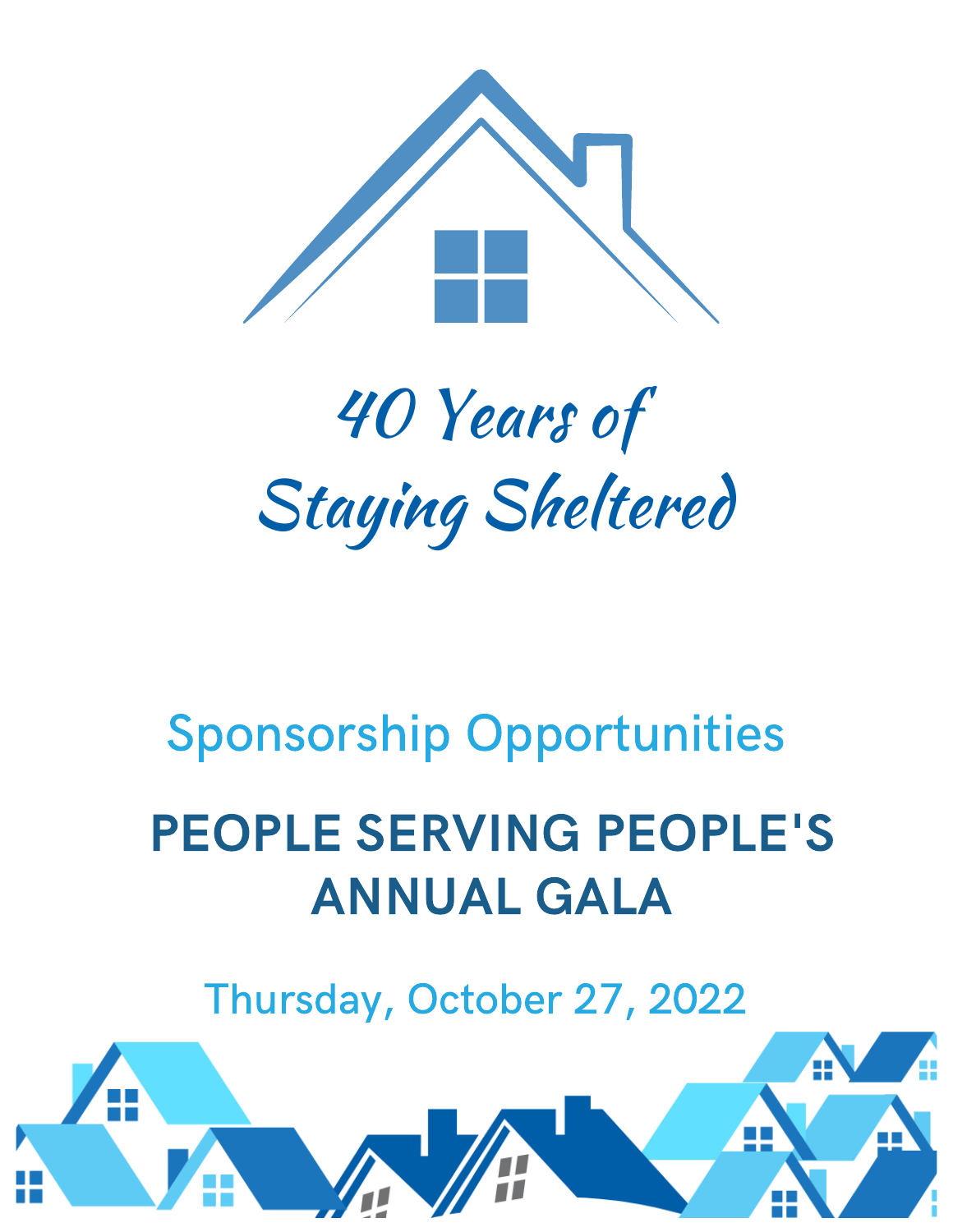# Request for Sponsorship

People Serving People is the largest and most comprehensive emergency shelter for families experiencing homelessness in Minnesota and a dedicated leader in homelessness prevention.

For 40 years, People Serving People has focused on ending family homelessness in Hennepin County. We will continue to offer prevention, empowerment, and educational services until every family has a place to call home.

People Serving People is there for every family who needs shelter, but no family should experience homelessness. With support like yours, People Serving People's new prevention program reaches families before they need emergency shelter. family homelessness in Hennepin County. We will continue to<br>offer prevention, empowerment, and educational services unti<br>every family has a place to call home<br>People Serving People is there for every family who need<br>shelte

Community support helps families experiencing homelessness

#### INVEST IN THE FUTURE OF OUR COMMUNITY & FAMILIES

Join us as a sponsor of *Staying Sheltered*, People Serving People's 2022 Gala and **40th Anniversary Celebration,** at one of these levels:

### Exclusive to One Company

\$20,000 Premier

#### Unlimited Sponsorships

\$15,000 Diamond \$10,000 Emerald \$6,000 Ruby \$3,000 Sapphire

Custom Sponsorships Available Upon Request

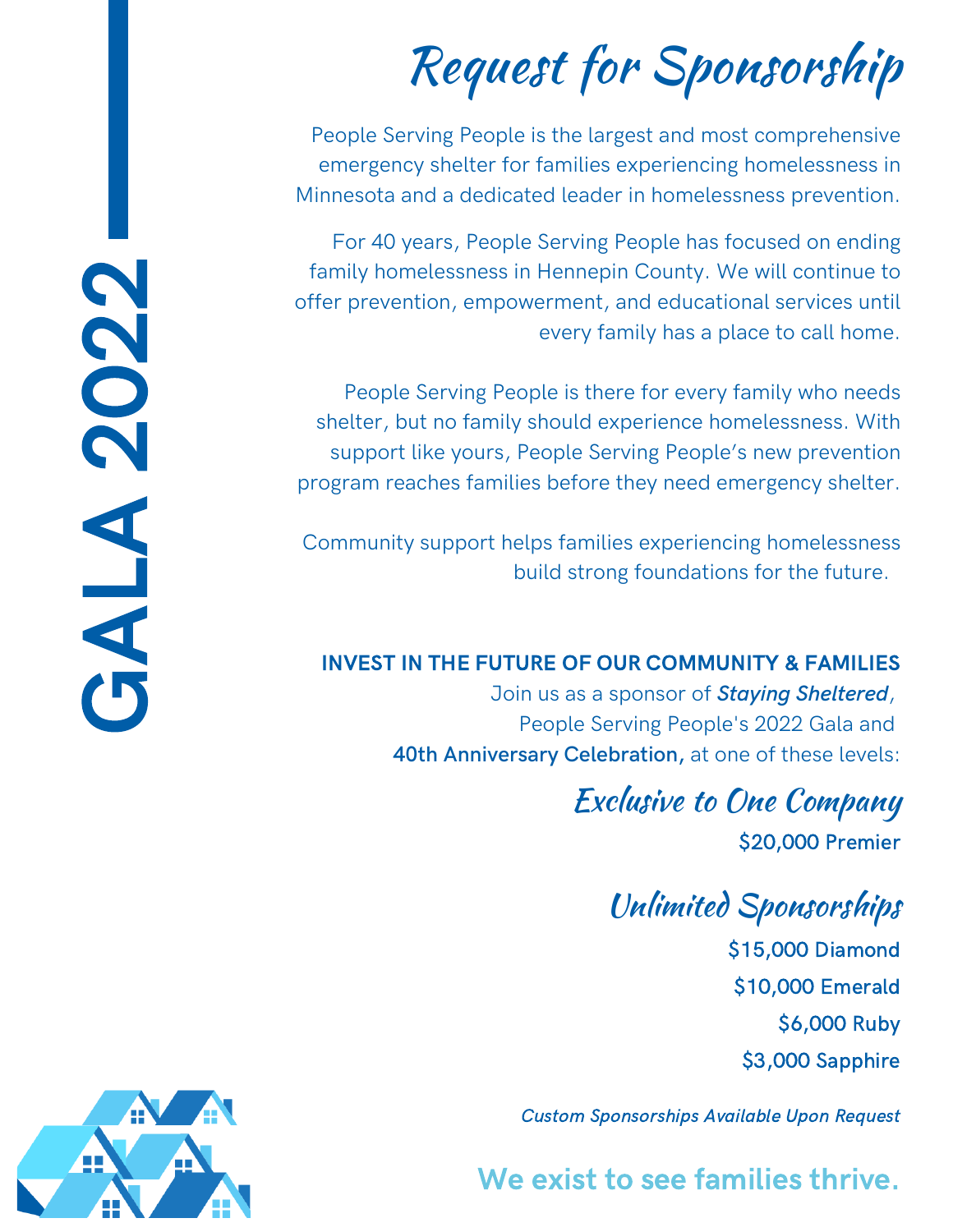# \$20 ,000

### Premier

#### PRE-EVENT VISIBILILTY

**Promotional Material |** Logo next to PSP logo **Gala Emails (9,000 accounts) |** Premier logo placement **PSP Website |** Rotating slider on homepage **Gala Webpage |** Premier logo placement **Social Media Post (8,250 followers) |** Individualized, promoted post

#### IN-PERSON GALA

**Tickets |** 30\* **Valet |** 30 **Signage |** Premier logo placement **Pre- and Post-Event Slideshow |** Solo slide with logo **Cover of Program |** Logo next to PSP logo **Ad in Program |** Full, first page **Thanks from Emcee |** First **Speech During Gala |** 2-3 minute slot

#### POST-EVENT VISIBILITY

**Winter Newsletter (9,000 subscribers) |** Article in newsletter and Premier logo placement

#### VIRTUAL GALA

**At-Home Party Kits\* |** 30\* **Virtual Welcome |** 1-2 minute video **Pre- and Post-Event Slideshow |** Solo slide with logo

\*Virtual benefits will replace in-person benefits if the in-person event is not possible for public health reasons.

#### Premier exclusive to one company

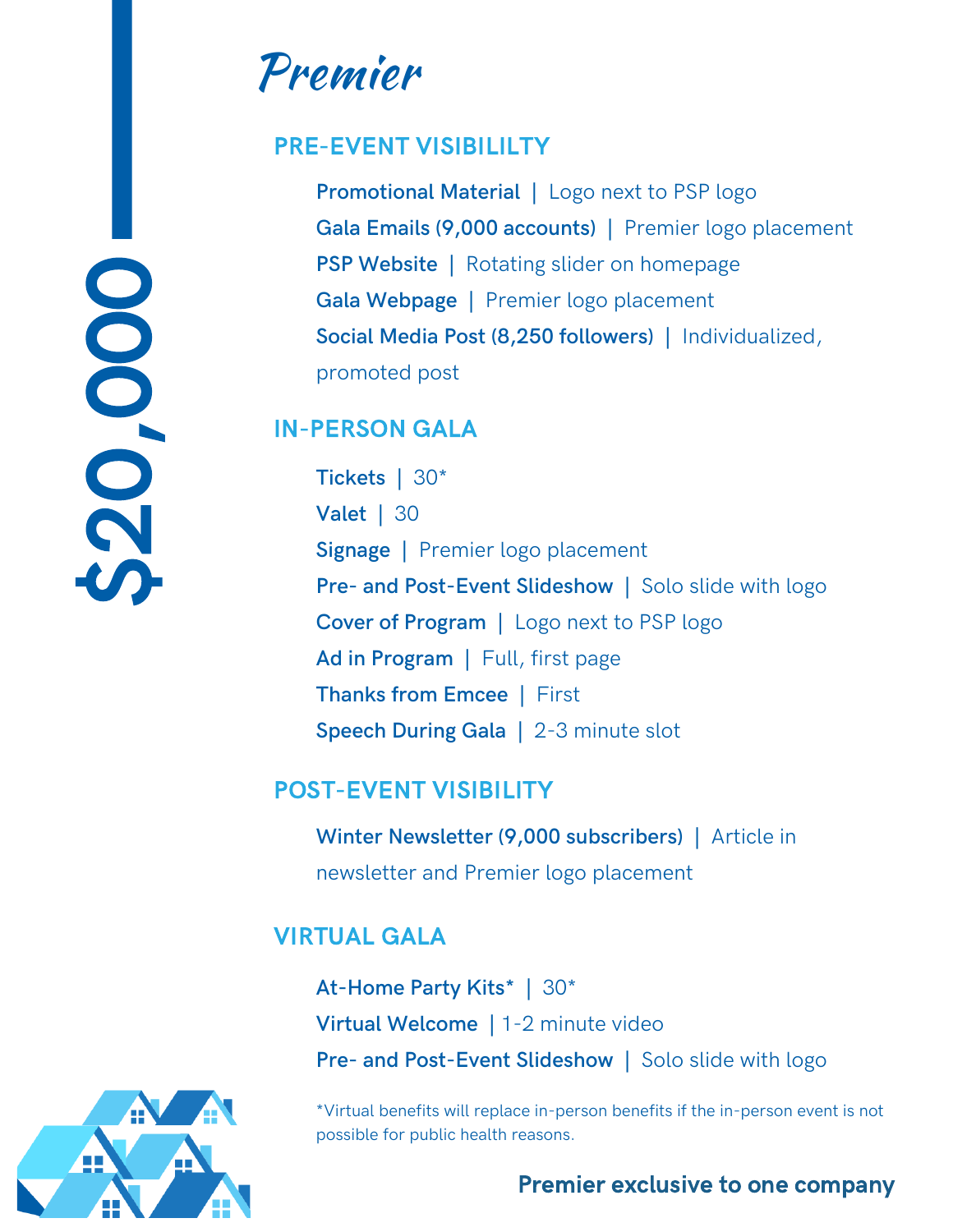# $\overline{5}$ ,000

# Diamond

#### PRE-EVENT VISIBILILTY

**Promotional Material |** Top logo placement **Gala Emails (9,000 accounts) |** Top logo placement **PSP Website |** Rotating slider on homepage **Gala Webpage |** Top logo placement **Social Media Post (8,250 followers) |** Individualized, promoted post

#### IN-PERSON GALA

**Tickets |** 30\* **Valet |** 30 **Signage |** Top logo placement **Pre- and Post-Event Slideshow |** Solo slide with logo **Cover of Program |** Logo at bottom of cover **Ad in Program |** Full page **Thanks from Emcee |** Second

#### POST-EVENT VISIBILITY

**Winter Newsletter (9,000 subscribers) |** Top logo placement

#### VIRTUAL GALA

**At-Home Party Kits\* |** 30\* **Pre- and Post-Event Slideshow |** Solo slide with logo

\*Virtual benefits will replace in-person benefits in the event that in-person event is not possible for public health reasons.

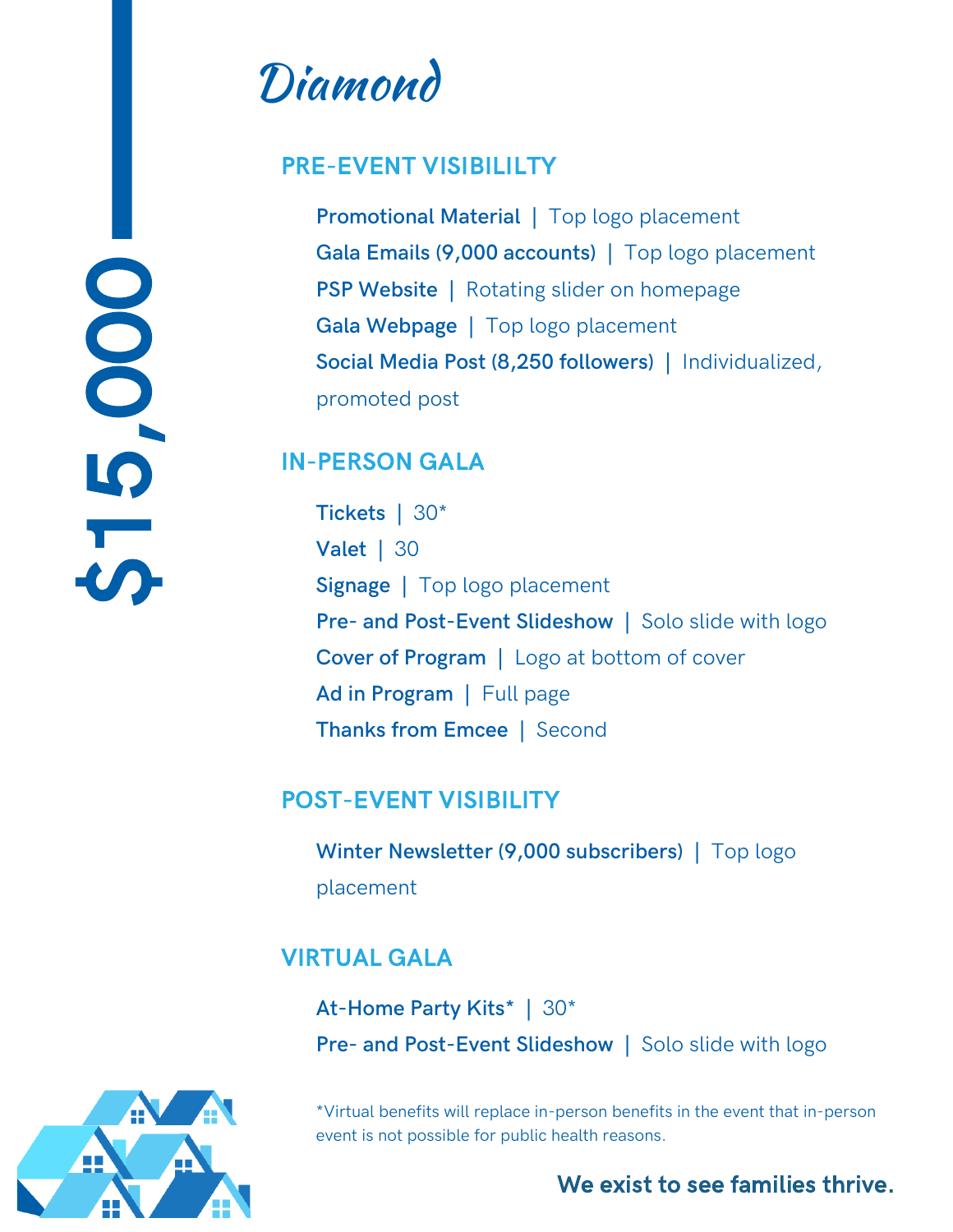$\frac{1}{2}$ ,000

# Emerald

#### PRE-EVENT VISIBILILTY

**Promotional Material |** Middle logo placement **Gala Emails (9,000 accounts) |** Middle logo placement **Gala Webpage |** Listed with logo **Social Media Post (8,250 followers) |** Individualized post

#### IN-PERSON GALA

**Tickets |** 20\* **Valet |** 20 **Signage |** Middle logo placement **Pre- and Post-Event Slideshow |** Shared slide with logo **Ad in Program |** 1/2 page **Thanks for Emcee |** Third

#### POST-EVENT VISIBILITY

**Winter Newsletter (9,000 subscribers) |** Middle logo placement

#### VIRTUAL GALA

**At-Home Party Kits\* |** 20\* **Pre- and Post-Event Slideshow |** Shared slide with logo



\*Virtual benefits will replace in-person benefits in the event that in-person event is not possible for public health reasons.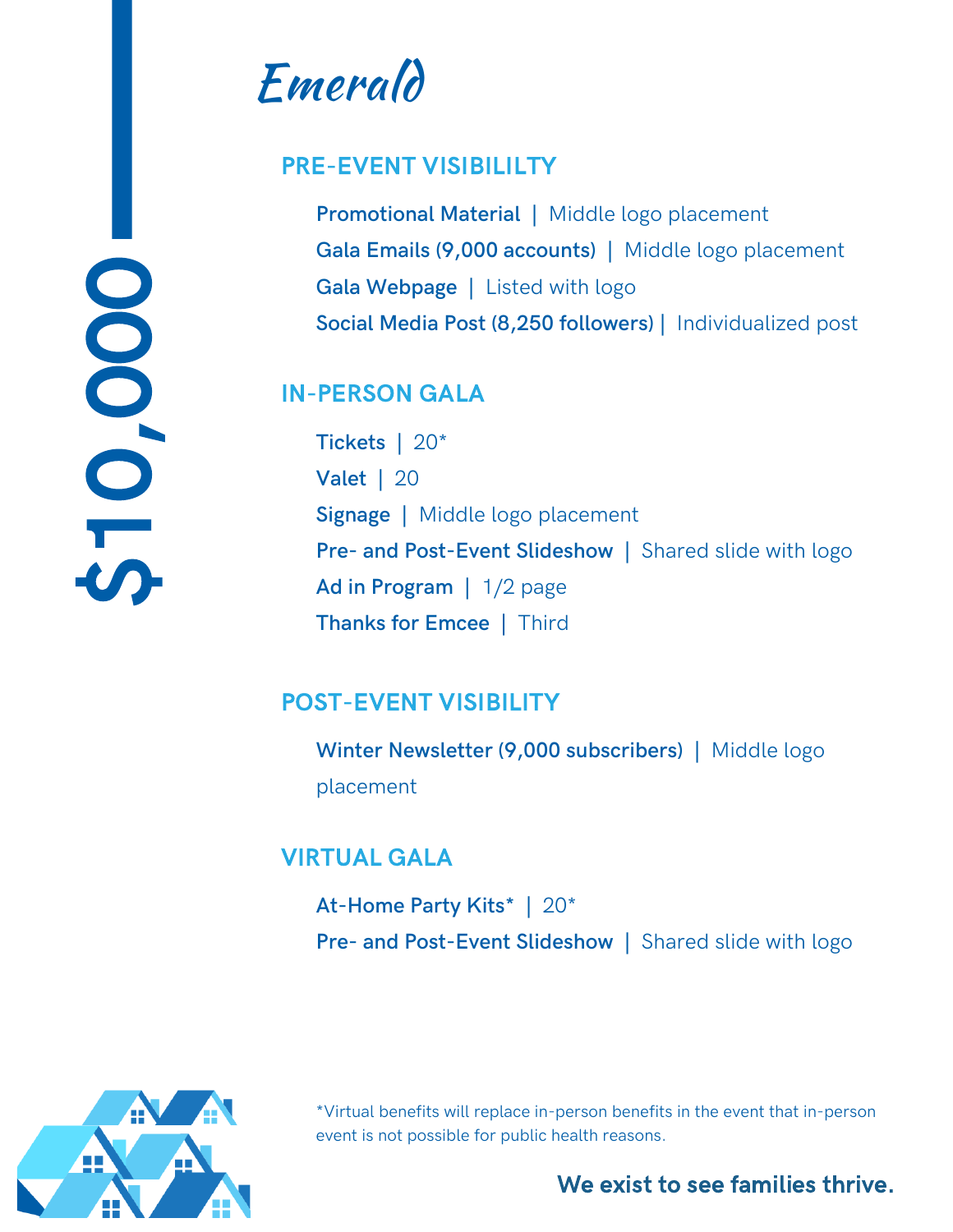

Ruby

#### PRE-EVENT VISIBILILTY

**Promotional Material |** Lower logo placement **Gala Emails (9,000 accounts) |** Lower logo placement **Gala Webpage |** Listed with logo **Social Media Post (8,250 followers) |** Post shared with other sponsors

#### IN-PERSON GALA

**Tickets |** 10\* **Signage |** Lower logo placement **Pre- and Post-Event Slideshow |** Shared slide with logo **Ad in Program |** 1/4 page **Thanks from Emcee |** Fourth

#### POST-EVENT VISIBILITY

**Winter Newsletter (9,000 subscribers) |** Lower logo placement

#### VIRTUAL GALA

**At-Home Party Kits\* |** 10\* **Pre- and Post-Event Slideshow |** Shared slide with logo



\*Virtual benefits will replace in-person benefits in the event that in-person event is not possible for public health reasons.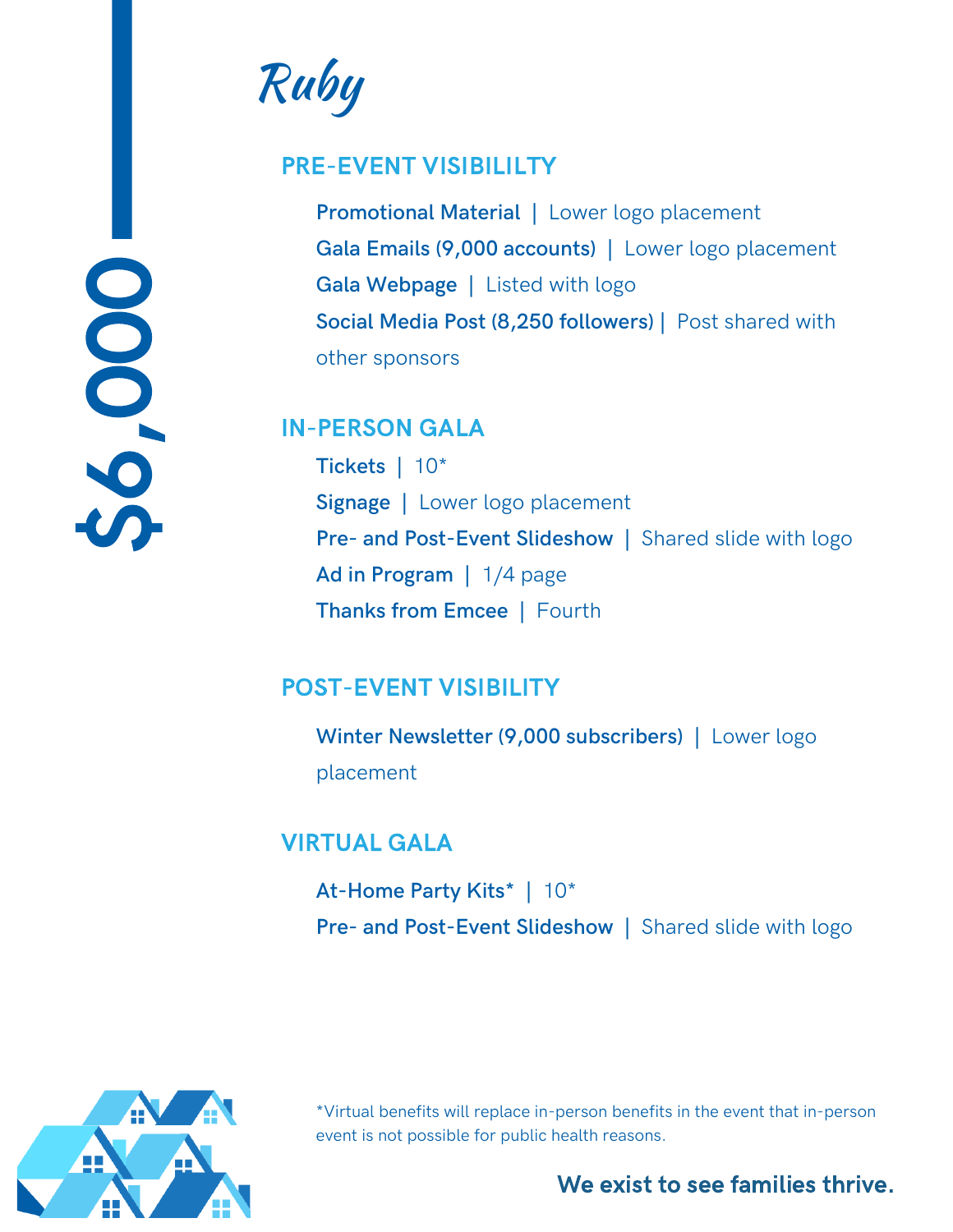Sapphire

#### PRE-EVENT VISIBILILTY

**Promotional Material |** Name listed **Gala Emails (9,000 accounts) |** Name listed **Gala Webpage |** Name listed

#### IN-PERSON GALA

**Tickets |** 10\* **Signage |** Name listed **Pre- and Post-Event Slideshow |** Shared slide with name **Ad in Program |** 1/8 page

#### POST-EVENT VISIBILITY

**Winter Newsletter (9,000 subscribers) |** Name listed

#### VIRTUAL GALA

**At-Home Party Kits\* |** 10\* **Pre- and Post-Event Slideshow |** Shared slide with name



 $\bullet$ 

**C** 

,000

\*Virtual benefits will replace in-person benefits in the event that in-person event is not possible for public health reasons.